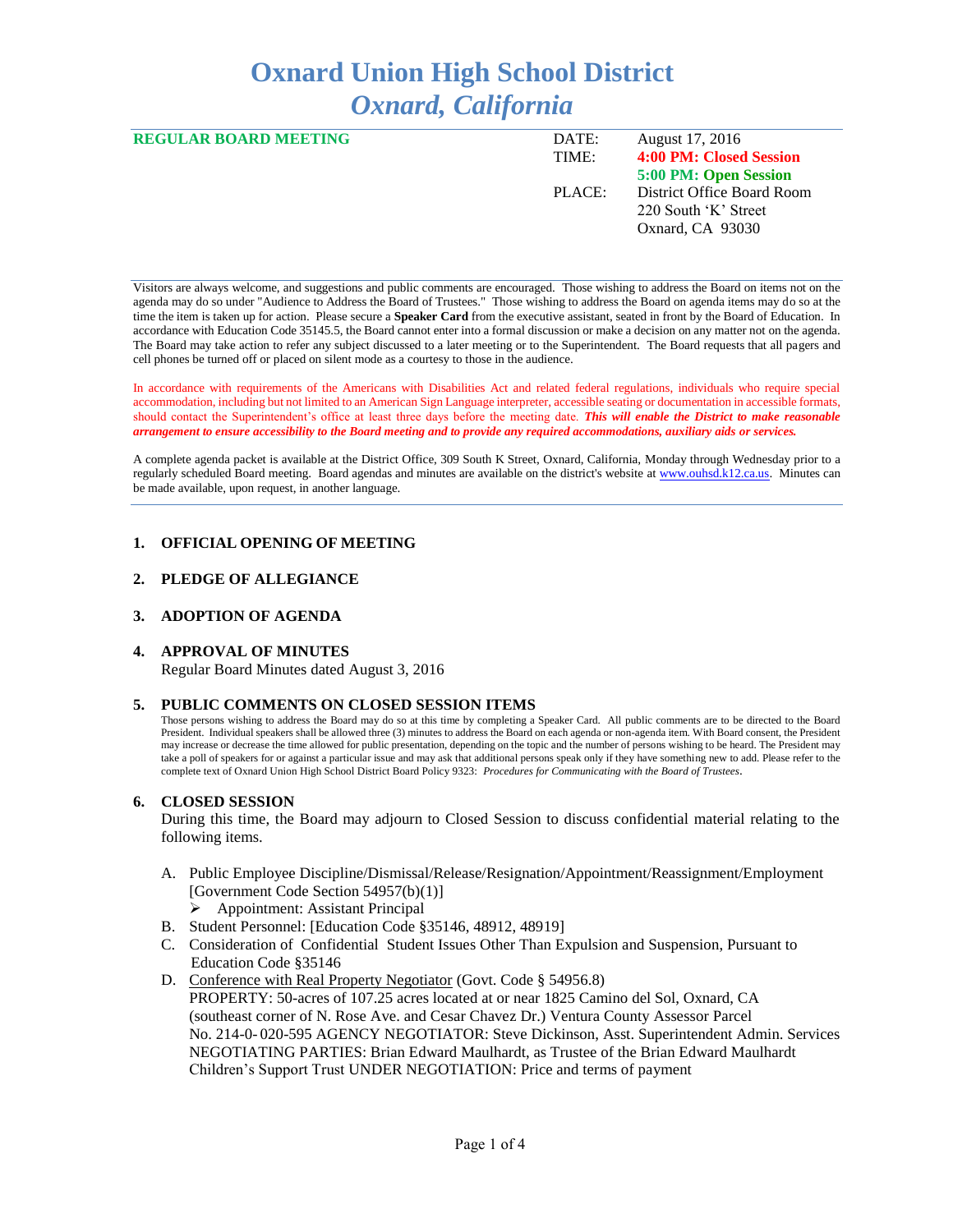Board Meeting Agenda August 17, 2016

- E. Conference with Real Property Negotiator (Govt. Code § 54956.8) PROPERTY: An approximate 5-acre portion of 49.36-acre Bell Ranch Property (agricultural property adjacent to Rancho Campana High School); Ventura County Assessor Parcel No. 156-0-180-385 AGENCY NEGOTIATOR: Steve Dickinson, Asst. Superintendent Admin. Services NEGOTIATING PARTIES: City of Camarillo UNDER NEGOTIATION: Price and terms of payment CONFERENCE WITH LEGAL COUNSEL-ANTICIPATED LITIGATION
- F. CONFERENCE WITH LEGAL COUNSEL-ANTICIPATED LITIGATION Initiation of litigation pursuant to Govt. Code  $\S$  54956.9(d)(4): 1 case

## **7. RECONVENE IN PUBLIC: REPORT ON CLOSED SESSION ACTION**

## **8. PUBLIC COMMENTS TO ADDRESS THE BOARD OF TRUSTEES**

Those persons wishing to address the Board may do so at this time by completing a Speaker Card. All public comments are to be directed to the Board President. Individual speakers shall be allowed three (3) minutes to address the Board on each agenda or non-agenda item. With Board consent, the President may increase or decrease the time allowed for public presentation, depending on the topic and the number of persons wishing to be heard. The President may take a poll of speakers for or against a particular issue and may ask that additional persons speak only if they have something new to add. Please refer to the complete text of Oxnard Union High School District Board Policy 9323: *Procedures for Communicating with the Board of Trustees.*

**9. RECOGNITION –** Principal: Ted Lawrence, Pacifica High School

## **10. SUPERINTENDENT'S REPORT**

## **11. CONSENT CALENDAR**

#### **Administrative Services**

- A. Consideration of Approval of Purchase Orders and Direct Pays, July 22 August 5, 2016
- B. Consideration of Approval of the Disposal of Surplus Property, May 17 August 5, 2016

#### **Educational Services**

- C. Consideration of Approval of Non-Public School Placement for Student Cases #1-4 according to the Recommendation of the Student's IEP Team and the Director of Special Education
- D. Consideration of Approval of Agreement between Oxnard Union High School District and STAR of CA – IEP Services
- E. Consideration of Approval of Agreement between Oxnard Union High School District and Ventura County SELPA for Occupational Therapy Services – IEP Services
- F. Consideration of Approval of Agreement between Oxnard Union High School District and Maxim Healthcare Services, Inc. dba Maxim Staffing Solutions – IEP Service
- G. Consideration of Approval of Memorandum of Understanding between Oxnard Union High School District/Oxnard Adult School and Hueneme School District/Port Hueneme-South Oxnard Neighborhood for Learning
- H. Consideration of Approval of Renewal of 2016- 2017 Annual Agreement between Oxnard Adult School and Motor Vehicle Network (MVN) for advertisement of classes
- I. Consideration of Approval of Renewal of Student Professional Nursing Assistant Education/Business Associate Agreement between Oxnard Adult School and Glenwood Care Center
- J. Consideration of Approval of Adult Education Course Approval (A-22): including new Courses in Medical Billing and Ornamental Horticulture
- K. Consideration of Approval of Renewal of Annual Contract between Oxnard Union High School District and SHMOOP for the 2016-17 School Year
- L. Consideration of Approval of 2016-2017 Instructional Minutes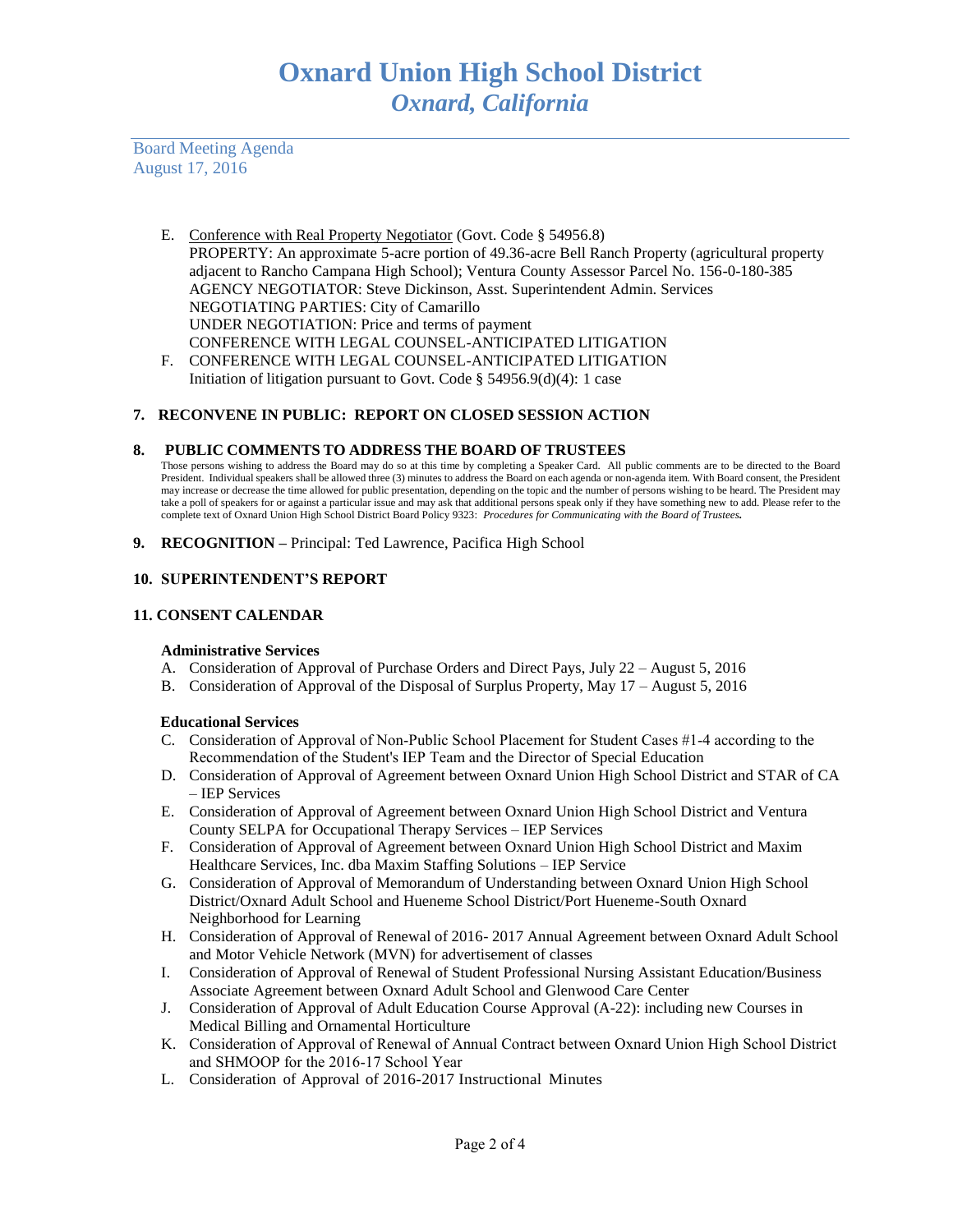Board Meeting Agenda August 17, 2016

- M. Consideration of Approval of Renewal Agreement between Oxnard Union High School District and the County of Ventura District Attorney THRIVE-Truancy Habits Reduced to Increase Vital Education Programs (SARB/Truancy Funding)
- N. Consideration of Approval of Stipulated Student Expulsions by Agreement of the School Principal, the Student, and the Students' Parent/Guardian, as per Board Policy 5144, Section 22

# **Human Resources**

- O. Consideration of Approval of Certificated and Classified Personnel
- P. Consideration of Approval of College of Education and Organizational Leadership University/District Fieldwork Agreement between University of LaVerne and the Oxnard Union High School District

# **12. ACTION ITEMS**

## **Administrative Services**

A. Consideration of Approval of New Board Policy/Administrative Regulation 3516.4, *Guidelines For Preventing Heat Stress*, [First Reading]

## **Educational Services**

B. Consideration of Adoption of Resolution #16-28 Proclaiming September, 2016 as Hispanic Heritage Month

## **Human Resources**

- C. Consideration of Approval of Request for a Waiver Pursuant to Education Code §44252(b), BSR (Basic Skills Requirement) for a Credential or Permit for Claudia Avila
- D. Consideration of Approval of Request for a Waiver Pursuant to Education Code 44253.11, Certificate of Completion on Staff Development to Provide Instruction to English Learners for Holders of Designated Subjects, CLAD Permit for Kevin Billings
- E. Consideration of Approval of Request for a Waiver Pursuant to Education Code 44253.11, Certificate of Completion on Staff Development to Provide Instruction to English Learners for Holders of Designated Subjects, CLAD Permit for Kristen Ofeldt
- F. Consideration of Approval of Request for a Waiver Pursuant to Education Code 44253.11, Certificate of Completion on Staff Development to Provide Instruction to English Learners for Holders of Designated Subjects, CLAD Permit for Pablito Quiatchon
- G. Consideration of Approval of Request for a Waiver Pursuant to Education Code 44253.11, Certificate of Completion on Staff Development to Provide Instruction to English Learners for Holders of Designated Subjects, CLAD Permit for Peter Wachtel

## **Board of Trustees**

- H. Consideration of Approval of Call for Nominations for CSBA Directors-at-Large Asian/Pacific Islander and Hispanic
- I. Consideration of Revision of Oxnard Union High School District Board Bylaw 9000: *Role of the Board*, [First Reading]
- J. Consideration of Adoption of New Board Policy 5148: *Student Voter Registration Board Policy*: [First Reading]
- K. Consideration of Approval of Revision of September 2016 Oxnard Union High School District Board Meeting Dates
- L. Consideration of Approval of 2016/2017 Board Goals: [First Reading)